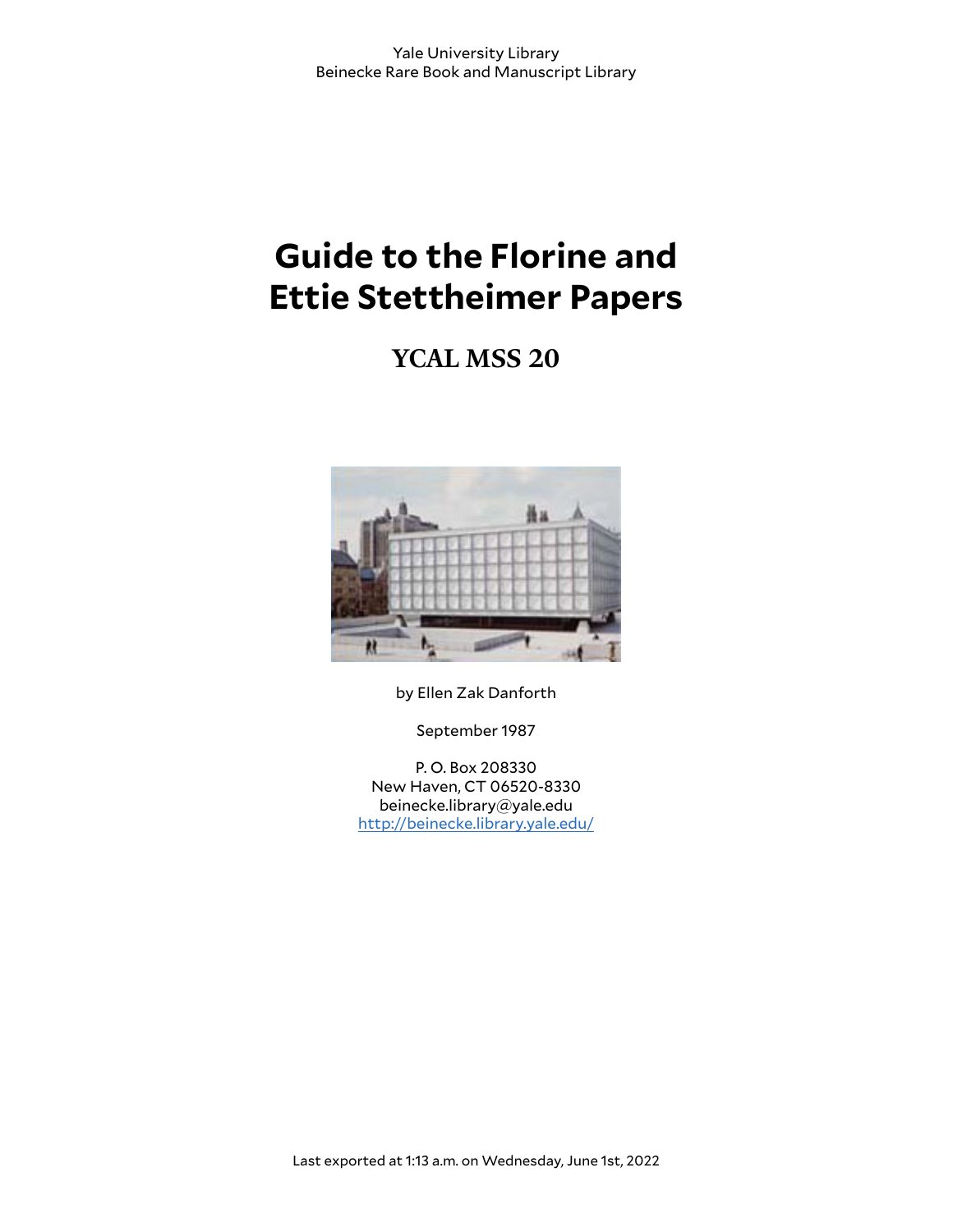# **Table of Contents**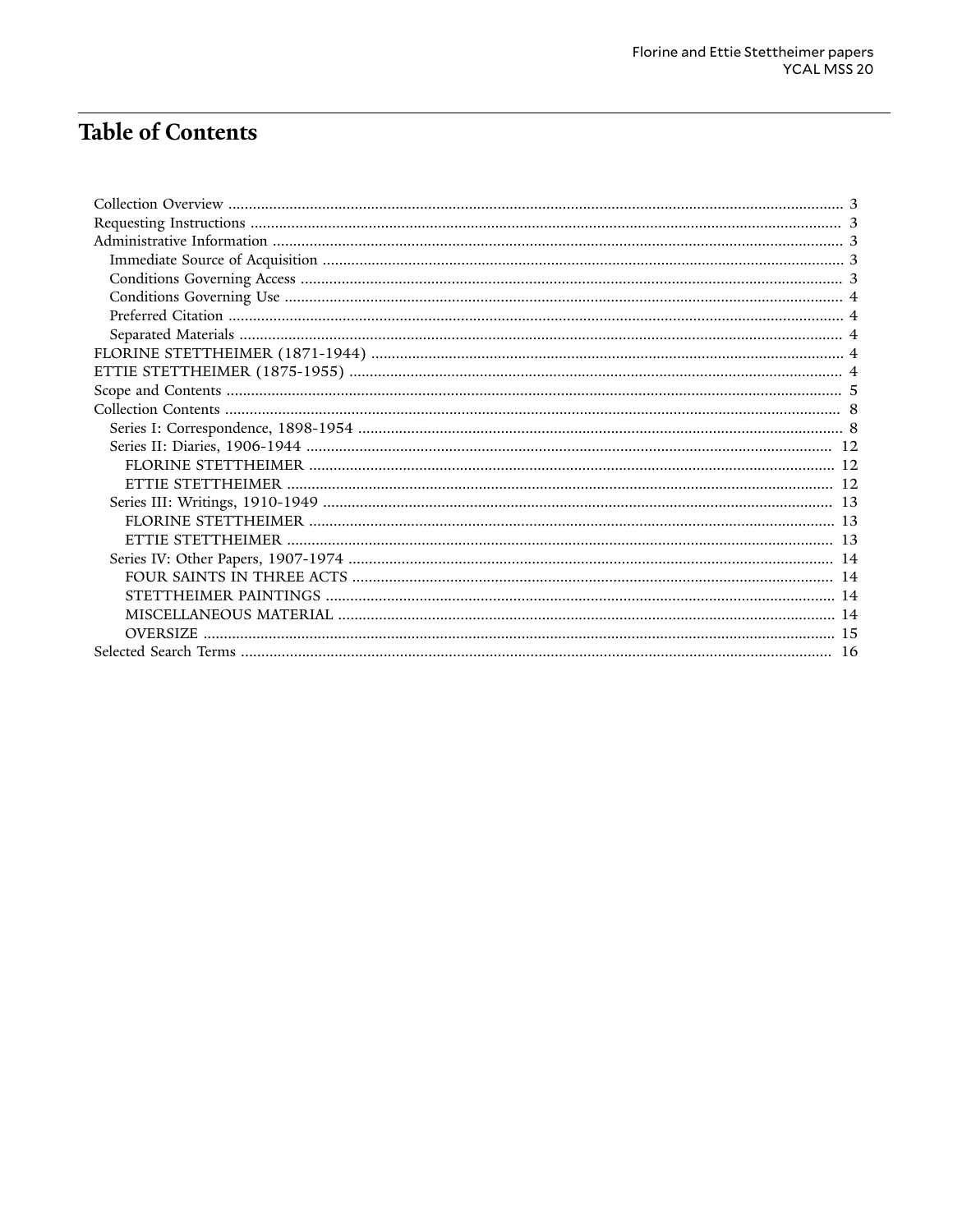## <span id="page-2-0"></span>**Collection Overview**

|                                                       | <b>REPOSITORY:</b> Beinecke Rare Book and Manuscript Library<br>P.O. Box 208330<br>New Haven, CT 06520-8330<br>beinecke.library@yale.edu<br>http://beinecke.library.yale.edu/                                    |
|-------------------------------------------------------|------------------------------------------------------------------------------------------------------------------------------------------------------------------------------------------------------------------|
| <b>CALL NUMBER: YCAL MSS 20</b>                       |                                                                                                                                                                                                                  |
|                                                       | <b>CREATOR:</b> Stettheimer, Florine, 1871-1944                                                                                                                                                                  |
|                                                       | <b>TITLE:</b> Florine and Ettie Stettheimer papers                                                                                                                                                               |
|                                                       | <b>DATES: 1898-1974 (inclusive)</b>                                                                                                                                                                              |
| <b>BULK DATES: 1906-1953</b>                          |                                                                                                                                                                                                                  |
| <b>PHYSICAL DESCRIPTION: 4 linear feet (11 boxes)</b> |                                                                                                                                                                                                                  |
| <b>LANGUAGE: English</b>                              |                                                                                                                                                                                                                  |
|                                                       | <b>SUMMARY:</b> The papers contain correspondence, diaries, writings, materials related to<br>the production of Four Saints in Three Acts and the paintings of Florine<br>Stettheimer, and miscellaneous papers. |
|                                                       | <b>ONLINE FINDING AID:</b> To cite or bookmark this finding aid, please use the following link: https://<br>hdl.handle.net/10079/fa/beinecke.stetthe                                                             |

# <span id="page-2-1"></span>**Requesting Instructions**

To request items from this collection for use in the Beinecke Library reading room, please use the request links in the HTML version of this finding aid, available at <https://hdl.handle.net/10079/fa/beinecke.stetthe>.

To order reproductions from this collection, please send an email with the call number, box number(s), and folder number(s) to [beinecke.images@yale.edu.](mailto:beinecke.images@yale.edu)

Key to the container abbreviations used in the PDF finding aid:

b. box<br>f. fold

folder

# <span id="page-2-2"></span>**Administrative Information**

### <span id="page-2-3"></span>**Immediate Source of Acquisition**

The Stettheimer Papers were donated to The Beinecke Rare Book and Manuscript Library by Ettie Stettheimer from 1951-1954, by David McKibbin in 1956, and by Joseph Solomon in 1955, 1967 and 1979.

### <span id="page-2-4"></span>**Conditions Governing Access**

The materials are open for research.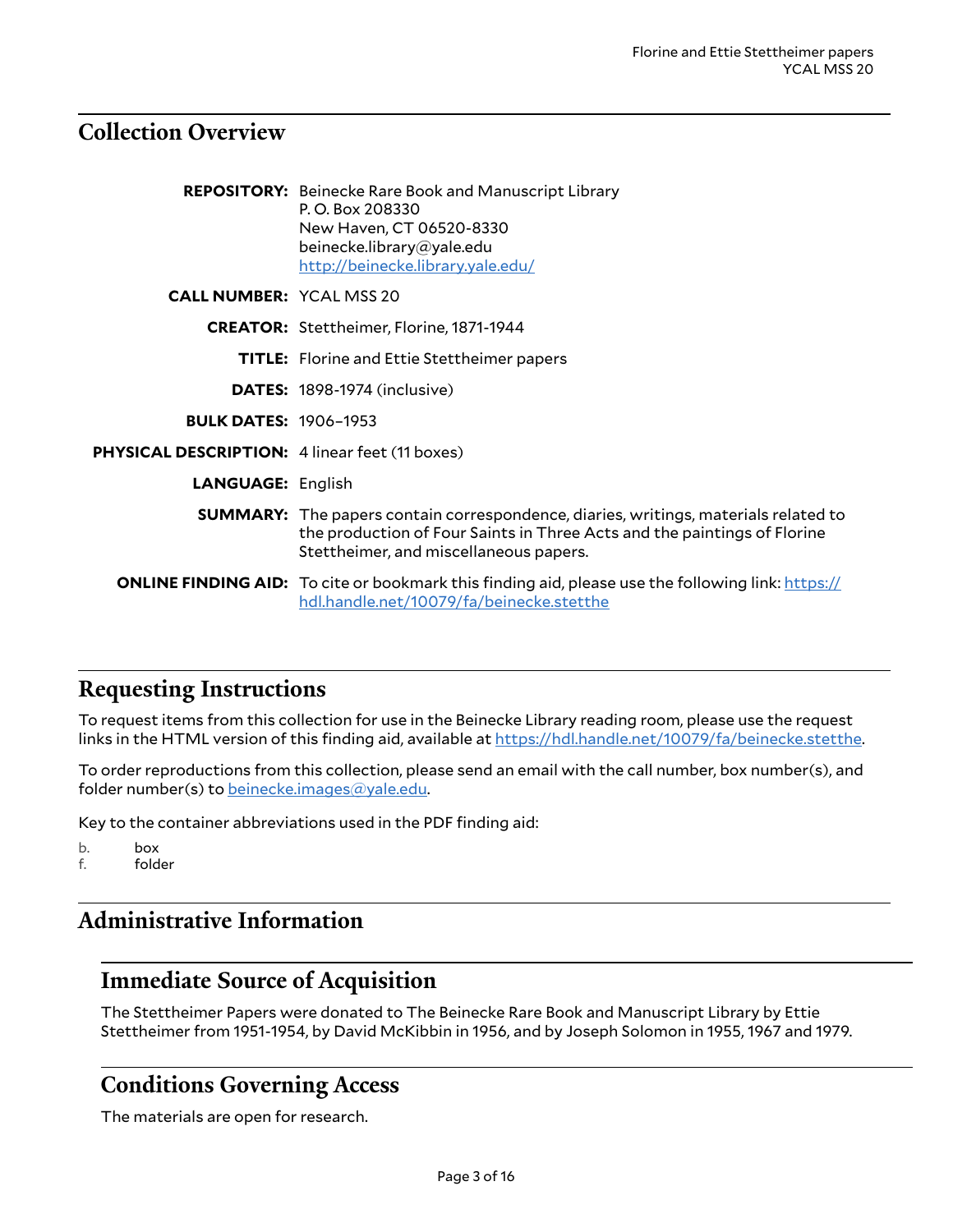# <span id="page-3-0"></span>**Conditions Governing Use**

The Florine and Ettie Stettheimer Papers are the physical property of the Beinecke Rare Book and Manuscript Library, Yale University. Literary rights, including copyright, belong to the authors or their literary heirs or assigns. For further information, consult the appropriate curator.

# <span id="page-3-1"></span>**Preferred Citation**

Florine and Ettie Stettheimer Papers. Yale Collection of American Literature, Beinecke Rare Book and Manuscript Library.

### <span id="page-3-2"></span>**Separated Materials**

Two paintings,"Portrait of Joseph Hergesheimer" (1923) and "Studio Party (or Soiree)" (ca. 1915), were transferred permanently to the Yale University Art Gallery in 2019. See: Yale University Art Gallery, accession numbers 1947.249 and 1973.95.14.

# <span id="page-3-3"></span>**FLORINE STETTHEIMER (1871-1944)**

Florine Stettheimer, born on August 19, 1871, and Henrietta (Ettie) Stettheimer, born on July 31, 1875, in Rochester, New York, were two of the three Stettheimer sisters who, from 1915 to 1941, presided over one of New York City's most cosmopolitan salons. Florine was a painter, Ettie an author, and Carrie, the third sister, created a dollhouse, famous for its miniature art works made especially for it by important artists of the period. The three sisters never married. They lived with their mother, Rosetta Walter Stettheimer, until her death in 1935, fiercely protective of one another because their father had abandoned the family. Florine, Ettie and Carrie Stettheimer had an older sister, Stella, and a brother, Walter, both of whom, after their marriages, moved to California.

Florine studied art from 1892 to 1895 at the Art Students League of New York. In the early 1900s Florine, her sisters, and their mother lived in Europe. Florine studied art in Italy, Spain, France, Germany, and Switzerland. The four Stettheimers returned to New York in 1915.

In 1916 Florine had a one person exhibition at M. Knoedler and Co. Gallery and although she exhibited paintings in later shows, she never had another solo exhibition. During this same period, she wrote a ballet, *Orphee of the Four Arts*, which interested the dancer Adolphe Bolm, but was not produced.

During her lifetime, Florine was best known for designing the stagesets and costumes for Gertrude Stein and Virgil Thomson's opera *Four Saints in Three Acts* (1934). Only her family and friends like Carl Van Vechten, Marsden Hartley, Marcel Duchamp, Alfred Stieglitz, Pavel Tchelitchew, Carl Sprinchorn, and Henry McBride knew much about her paintings. Florine generally painted alone and never allowed anyone to see her works until they were finished. The paintings, usually portraits, were "unveiled" at parties hosted by Carrie, who was known for her elaborate meals.

Florine became ill in 1942 and died May 11, 1944 in New York Hospital. Carrie died just six weeks later.

## <span id="page-3-4"></span>**ETTIE STETTHEIMER (1875-1955)**

Henrietta Walter Stettheimer graduated from Barnard in 1896 and received an M.A. in psychology in 1898. In 1908 Ettie received her Ph.D. in philosophy from the University of Freiburg. Under the pseudonym Henrie Waste, she published two novels, *Philosophy*, (1917) and *Love Days*, (1923).

Ettie was the most outgoing and the most flirtatious of the sisters. She guided the conversation and was the intellectual focus of the gatherings, held at the Stettheimer's West 85th Street residence, Alwyn Court;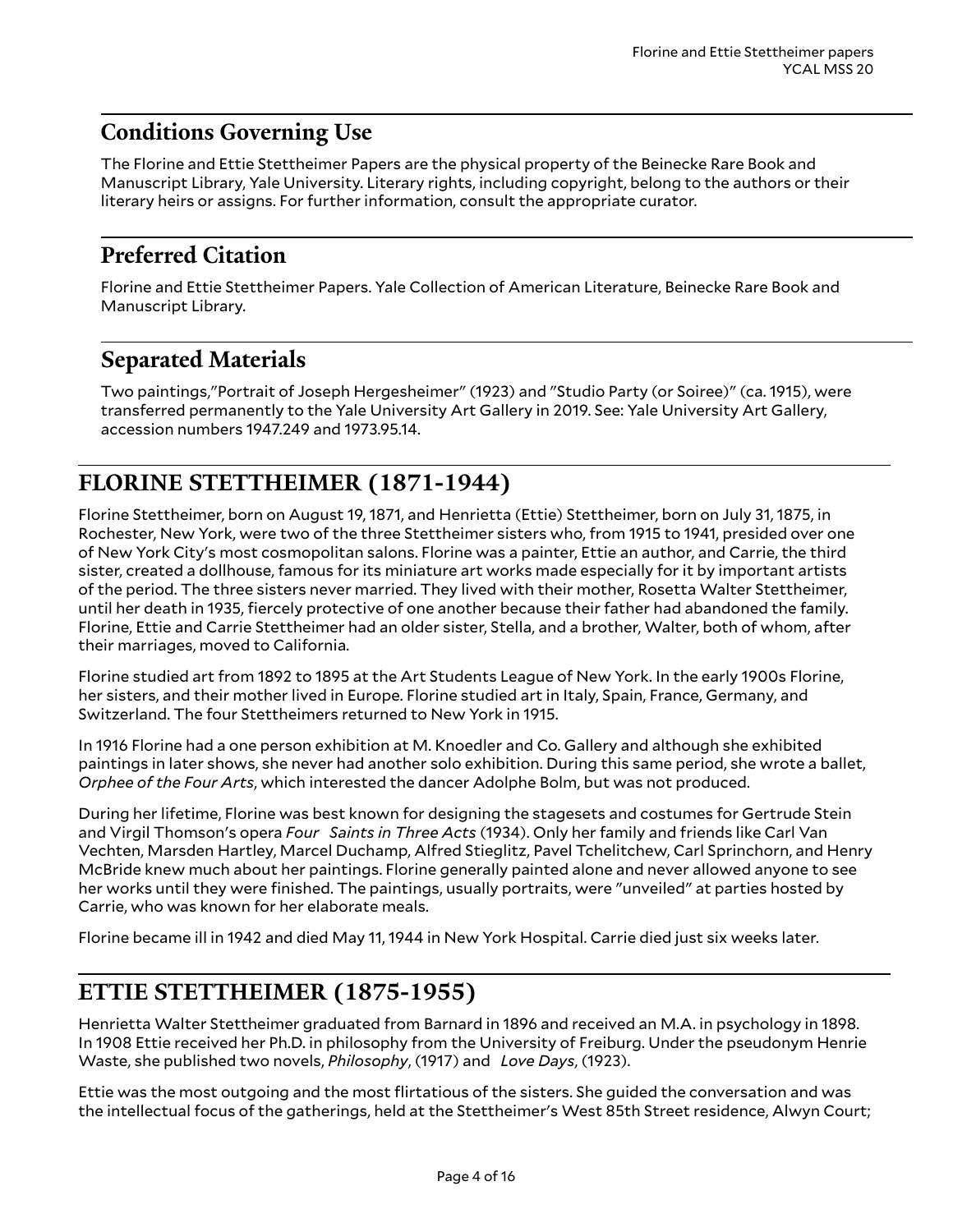their summer home, "Andre Brook," in Tarrytown; and the Beaux Arts building on Sixth Avenue, where Florine had her studio.

After 1930 Ettie wrote little except letters. Following the deaths of Florine and Carrie, Ettie spent her remaining years attending to her sisters' affairs. She gave Carrie's doll house to the Museum of the City of New York and distributed Florine's paintings among the nation's most important art museums. Ettie approved several posthumous exhibitions of Florine's work and in 1949 published a book of Florine's poems, which Carl Van Vechten titled *Crystal Flowers*. Finally, in 1951, Ettie published her own *Memorial Volume* which contained her previously published *Philosophy* and *Love Days*, her dissertation on William James, and four short stories. Ettie Stettheimer died on June 1, 1955 in New York City.

For additional information, see *Florine Stettheimer: A Life in Art* by Parker Tyler (1963) and *Florine Stettheimer: Still Lifes, Portraits, and Pageants* by Elisabeth Sussman (1980).

## <span id="page-4-0"></span>**Scope and Contents**

The Florine and Ettie Stettheimer Papers document the lives and careers of the Stettheimer sisters, who presided over an early twentieth-century New York City salon. The papers span the dates 1898-1974 but the bulk of the material covers the period 1906-53.

The Papers consist of four series: I. *Correspondence* (Boxes 1-5); II. *Diaries* (Boxes 6-7); III. *Writings* (Box 8), divided into two sections, *Florine Stettheimer* and *Ettie Stettheimer*; and IV. *Other Papers* (Boxes 9-10), divided into three sections, material related to *Four Saints in Three Acts*, material related to *Florine Stettheimer's Paintings*, and *Miscellaneous Material*. Oversize material is located in Box 11.

The alphabetically arranged [correspondence](#page-7-1) in Series I concerns the painting career of Florine Stettheimer, Ettie Stettheimer's writing career, and their respective friendships with the artistic elite of the day. Only correspondence deemed "harmless" by Ettie was saved (See Ettie's note preceding the correspondence in Box 5, folder 88); she destroyed the rest (see also Donald Gallup's letter dated August 29, 1952). Of the material that remains, much has been quoted in *Florine Stettheimer: A Life In Art* (1963) by Parker Taylor and *Florine Stettheimer: Still Lifes Portraits,* and *Pageants* (1980) by Elisabeth Sussman. A close examination of the papers, however, reveals a portrait of the Stettheimer sisters and their circle of friends that has more depth to it than what has so far been published.

One unidentified letter from "Billy" (Box 5, folder 108), for example, noted as "very personal" by Ettie, survives. It concerns a misunderstanding about the frames Florine had made for her paintings. In another letter dated February 2, 1942 (Box 3, folder 59), the New Art Circle petitioned Florine to join the "wellknown art collectors and personalities in the art and theatrical world" by lending one of her paintings to a benefit exhibition. Florine replied, "I am not a collector of paintings." Florine also revealed her ambivalence about the future disposal of her work in an undated letter to Kirk Askew (Box 1, folder 2).

Ettie's forthrightness is evident in a letter to the Museum of the City of New York, in which she is "heartsick" over the lighting on Carrie's doll house, and she does not always agree with even her closest friends. In an exchange with Alfred Stieglitz they argue over the contents of one of his exhibitions. A hint of intimacy is preserved in the correspondence between Ettie and Elie Nadelman but in one undated letter to him she returns one of his etchings. There is also some interesting correspondence in folder 27 about a public letter Ettie wrote to Dashiell Hammett which was published in the *New Leader*, on June 7, 1941.

Except for the Stettheimer family letters and some letters from various artists, most of the correspondence is Ettie's. It is typically about some aspect of her writing. Topics include the publication and content of her novels, *Philosophy* (1917) and *Love Days* (1923), and her *Memorial Volume* (1951). There are many condolence letters after Florine's death, correspondence concerning the disposition of Florine's painting, and a good deal of "thank-yous" for *Crystal Flowers*, the anthology of Florine's poems that Ettie had printed and privately distributed to "Florine's friends and the friends of her paintings."

The letters that chronicle Stettheimer friendships reveal much about the various artists, writers, dancers, and intellectuals of the period. Although Florine met Pavel Tchelitchew late in her life, this correspondence shows a close friendship. The Stettheimers's friendship with Alfred Stieglitz and Georgia O'Keeffe is also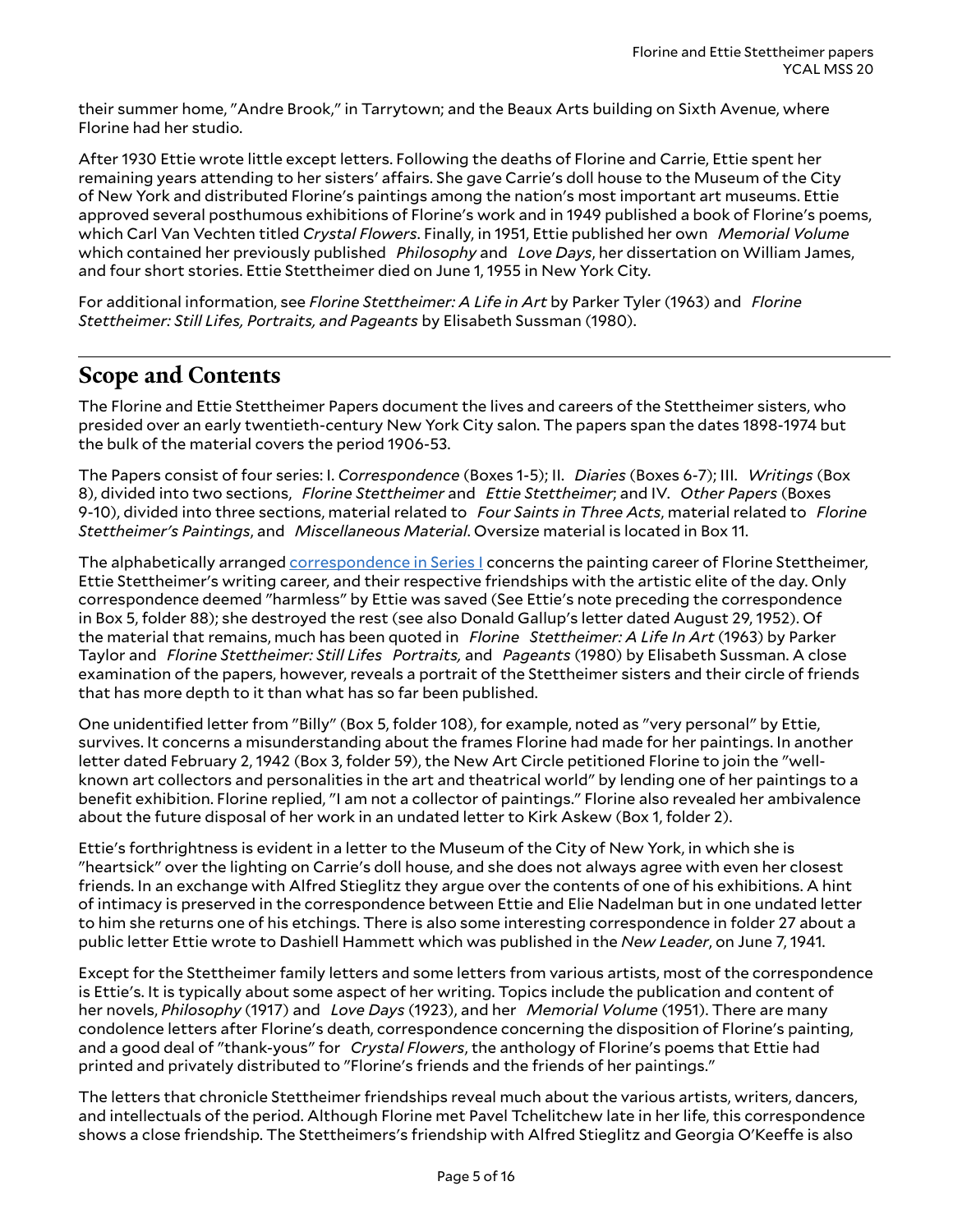well documented, as is the relationship between Stieglitz and O'Keeffe. Florine's portrait of Stieglitz was a great curiosity for both of them and in a letter to Florine dated Thanksgiving night, 1928, Stieglitz mused on the nature of portraits in general.

Leo Stein was the only one of Ettie's correspondents to criticize her *Love Days* (October 31, 1923) and he was frank in his views of modern art and artists such as Marcel Duchamp and Maurice Sterne. Yet, on December 13, 1932, he admits that "like everyone else, I've taken to painting." Although Carl Sprinchorn corresponds with Florine at first, most of his letters are addressed to Ettie. He writes of the progress in his work and the frustration he experiences trying to sell his paintings. Ettie sends him money very Christmas and encourages him in his artistic pursuits.

The friendship and professional collaboration between Virgil Thomson and Florine is well-documented, but the letters in this collection fail to show its depth. The same is true for the correspondence of Henry McBride. The Carl Van Vechten material, however, is more well-rounded.

Robert Locher sent Christmas cards with drawings by Charles Demuth to the Stettheimer sisters for eight years and, enclosed in one of Locher's letters, is a manuscript about Florine in Demuth's hand. Notable single letters in the series include a letter from Adolph Bolm's wife Beatrice about his death (June 6, 1951) and a June 13, 1944 poem-letter from e.e. cummings (Box 1, folder 14).

The Stettheimer family correspondence is found in Box 5, folders 88-91. It consists of letters from Florine to her mother and sisters written during periods of separation. In one October 5, 1916 letter, for example, Florine describes the arrangements for her exhibition at Knoedler's Gallery and Adolphe Bolm's reaction to her ballet. In a letter from December 10, 1922 she mentions the tea she hosted to show off her portrait of Carl Van Vechten. The 1934 letters from Hartford describe preparations for and the opening of *Four Saints in Three Acts*.

[Series II,](#page-11-0) *Diaries* , fills Boxes 6-7 of the Stettheimer Papers and includes the journals of both Florine and Ettie. All were censored by Ettie and they include notations, in her hand, explaining some of the entries. Florine's diaries begin in 1906 and end two years before her death. She records her ideas and feelings about the "Old Masters" on her visits to European churches, museums, and palaces and "impersonal impressions" of her travels. Some of the diaries document events at home and at her studio. The 1935 diary was written during a visit to California before the death of her mother. The later entries concern her illness.

Ettie's diaries are incomplete. They begin in 1916 and end in 1924. The diaries, often in the form of letters to Florine and others, consist of edited and typed extracts from her journals. Ettie explained that she edited her journals because they were not good examples of her work.

[Series III,](#page-12-0) *Writings* is divided into sections containing Florine and Ettie Stettheimer's works. Florine's writings consist of poems found by Ettie after Florine's death and published in *Crystal Flowers* (1949). The poems, mostly undated, are in Florine's hand. They are foldered by chapters with Ettie's 1949 transcripts in folders 133-41. Some chapters, as Ettie noted, retain Florine's titles, and others have Ettie's. The titles indicate the subjects, "Nursery Rhymes," "Nature, Fauna, Flora," "Americana," "Moods," "People," "Notes to Friends," and "As Tho' From a Diary." A manuscript of Florine's ballet, *Orphee of the Four Arts*, is found in folder 142. Undated and in Florine's hand, it includes some original sketches.

Ettie's writings are located in the second section of the series. There are no typescripts of any of her published works. The contract with Alfred A. Knopf Inc. for *Love Days* is housed in folder 145. Ettie's other writings, in folders 143-44 and 147, consist of a 1910 book review, and two unpublished papers, "Whitewashing President Wilson in the German Press," and "The Objectivity of History and the Problem of Value." The typescript of Ettie's "Forward" to *Crystal Flowers* is located in folder 146.

Series IV, *Other [Papers](#page-13-0)* , is divided into four sections. Material related to Florine's work on *Four Saints in Three Acts* can be found in the first section, in folders 148-58 and in the Oversize Box 11, folders 181-82. The papers include her notes on the difficulties she had with the scenic production, photographs of the working sets, photographs of the production, theater programs and play bills (including the original premiere edition), reviews, and the score for "Pigeons on the Grass Alas."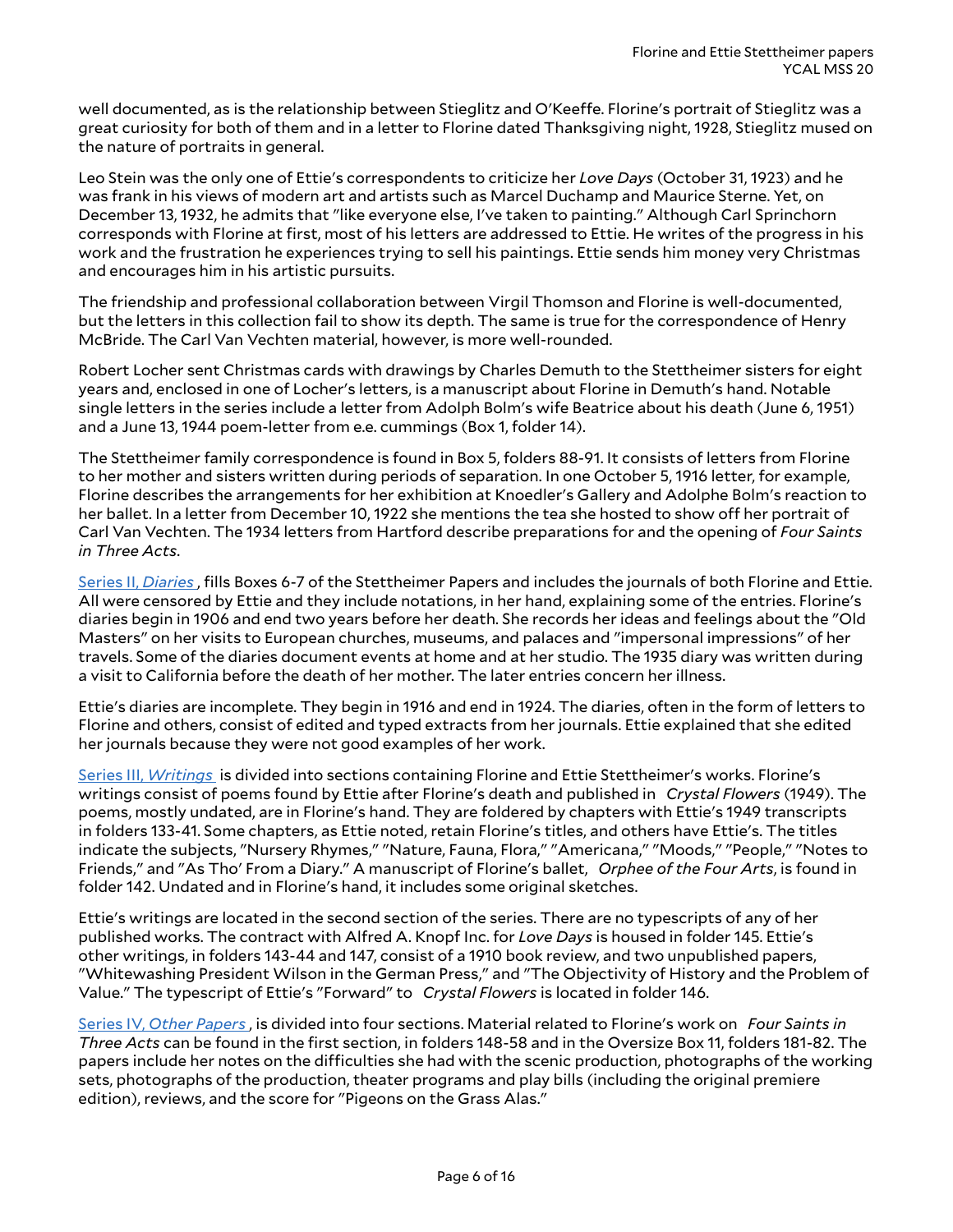The second section contains material related to Florine's paintings. Folders 159-70 hold articles by Carl Van Vechten, Marsden Hartley, Paul Rosenfeld, Henry McBride, Parker Tyler, and Glenway Wescott. This section also includes reviews of Florine's exhibitions, exhibition catalogs, and invitations to the openings.

Miscellaneous items are located in the third section. Virgil Thompson's musical portrait of Florine is included, together with menus by Carrie Stettheimer and items related to her doll house, and Carl Van Vechten's photographs of the Stettheimer home, Virgil Thomson, and Gaston Lachaise. Folders 177-78 contain Ettie's "Theater Record" scrapbooks for 1907-09. The collection ends with two folders of oversize photographs of the stage sets for *Four Saints in Three Acts*.

There is additional Stettheimer material in the printed collection at The Beinecke Rare Book and Manuscript Library. The Library also owns one of Florine's paintings: "Birthday Bouquet for Carl Van Vechten." Three additional paintings,"Portrait of Joseph Hergesheimer"(1923), "Portrait of Carl Van Vechten" (1922), and "Studio Party (or Soiree)" (ca. 1915), were transferred permanently to the Yale University Art Gallery in 2019.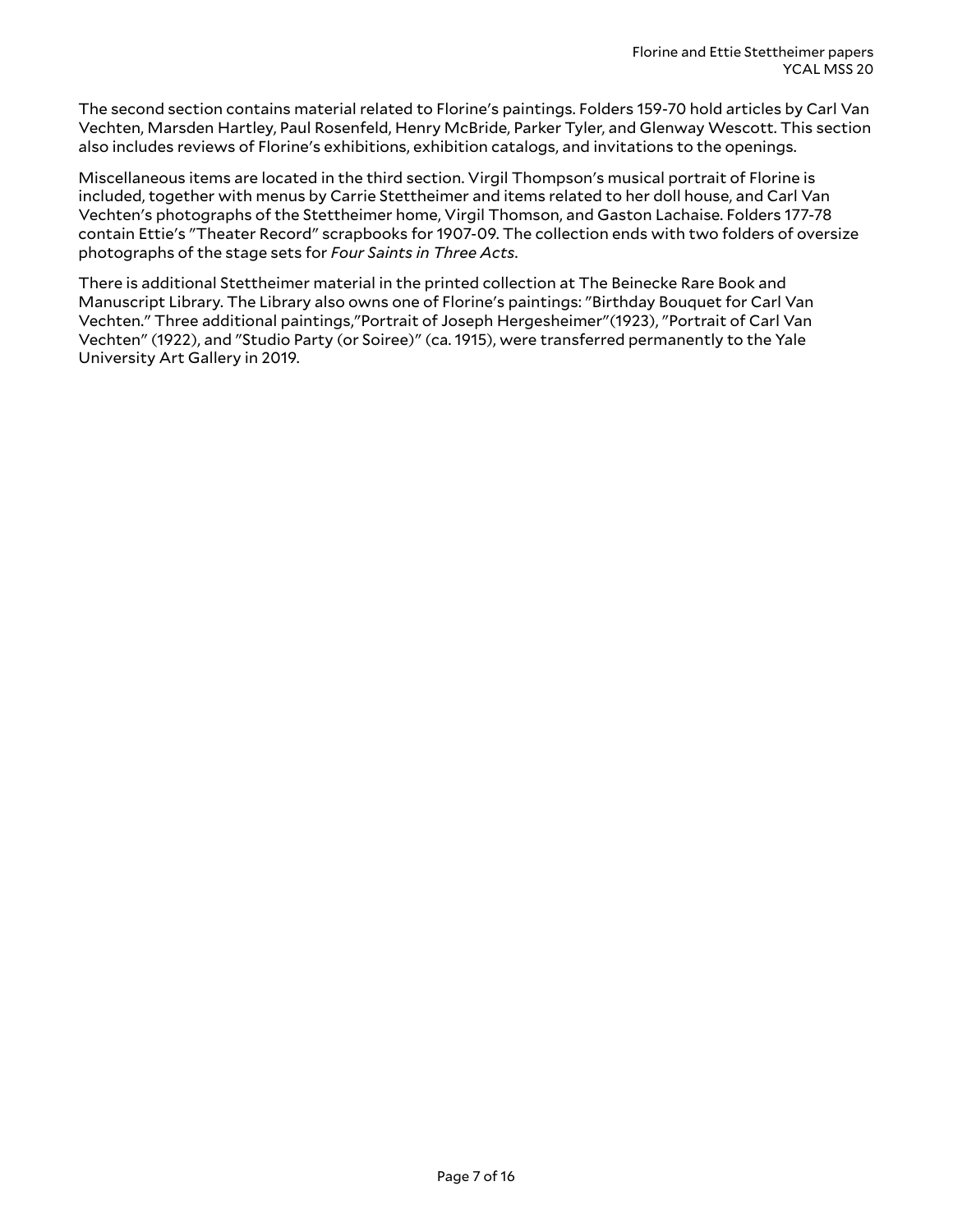# <span id="page-7-0"></span>**Collection Contents Series I: Correspondence, 1898-1954**

### <span id="page-7-1"></span>*2 linear feet (5 boxes)*

The correspondence in Series I is arranged alphabetically by correspondent. Unidentified correspondence is placed at the end of the series.

<span id="page-7-2"></span>

| b. 1, f. 1-2   | "A" general                                                            | 1925-54, n.d.    |
|----------------|------------------------------------------------------------------------|------------------|
| b. 1, f. 3     | Ackerman, Phyliss                                                      | 1940-41          |
| b. 1, f. 4     | American Society of Painters, Sculptors and Gravers                    | 1930-36, n.d.    |
| b. 1, f. 5     | Austin, "Chick"<br>See also: Wadsworth Atheneum, Box 5, folder 105     | 1930-49          |
| b. 1, f. 6-7   | "B" general                                                            | 1922-51          |
| b. 1, f. 8     | Bernheimer, Louis                                                      | 1922, n.d.       |
| b. 1, f. 9     | Best-Maugard, Adolpfo                                                  | 1928-29, n.d.    |
| b. 1, f. 10    | Birnbaum. Martin                                                       | 1925-54          |
| b. 1, f. 11    | Bolm, Adolphe                                                          | 1935, 1951, n.d. |
| b. 1, f. 11    | Bolm, Beatrice                                                         |                  |
| b. 1, f. 12    | Brooks, Van Wyck                                                       | 1951             |
| b. 1, f. 13-14 | "C" general                                                            | 1916-52, n.d.    |
| b. 1, f. 15    | Cahill, Holger                                                         | 1934, 1939, n.d. |
| b. 1, f. 16    | Cleveland Museum of Art                                                | 1947-49          |
| b. 1, f. 17    | Crowninshield, Frank                                                   | 1923-28          |
| b. 1, f. 18    | "D" general                                                            | 1921-51          |
| b. 1, f. 19-20 | Duchamp, Marcel                                                        | 1917-46, n.d.    |
| b. 1, f. 21    | Eastman, Ida Ruah                                                      | 1951, n.d.       |
| b. 1, f. 22    | Eliot, Ethel                                                           | 1913-15, n.d.    |
| b. 1, f. 22    | Eliot, Sam                                                             |                  |
| b. 1, f. 23    | "F" general                                                            | 1950-51, n.d.    |
| b. 2, f. 24    | "G" general                                                            | 1923-51, n.d.    |
| b. 2, f. 25    | Gallup, Donald<br>See also: Yale University Library, Box 5, folder 106 | 1947-53          |
| b. 2, f. 26    | "H" general                                                            | 1923-49          |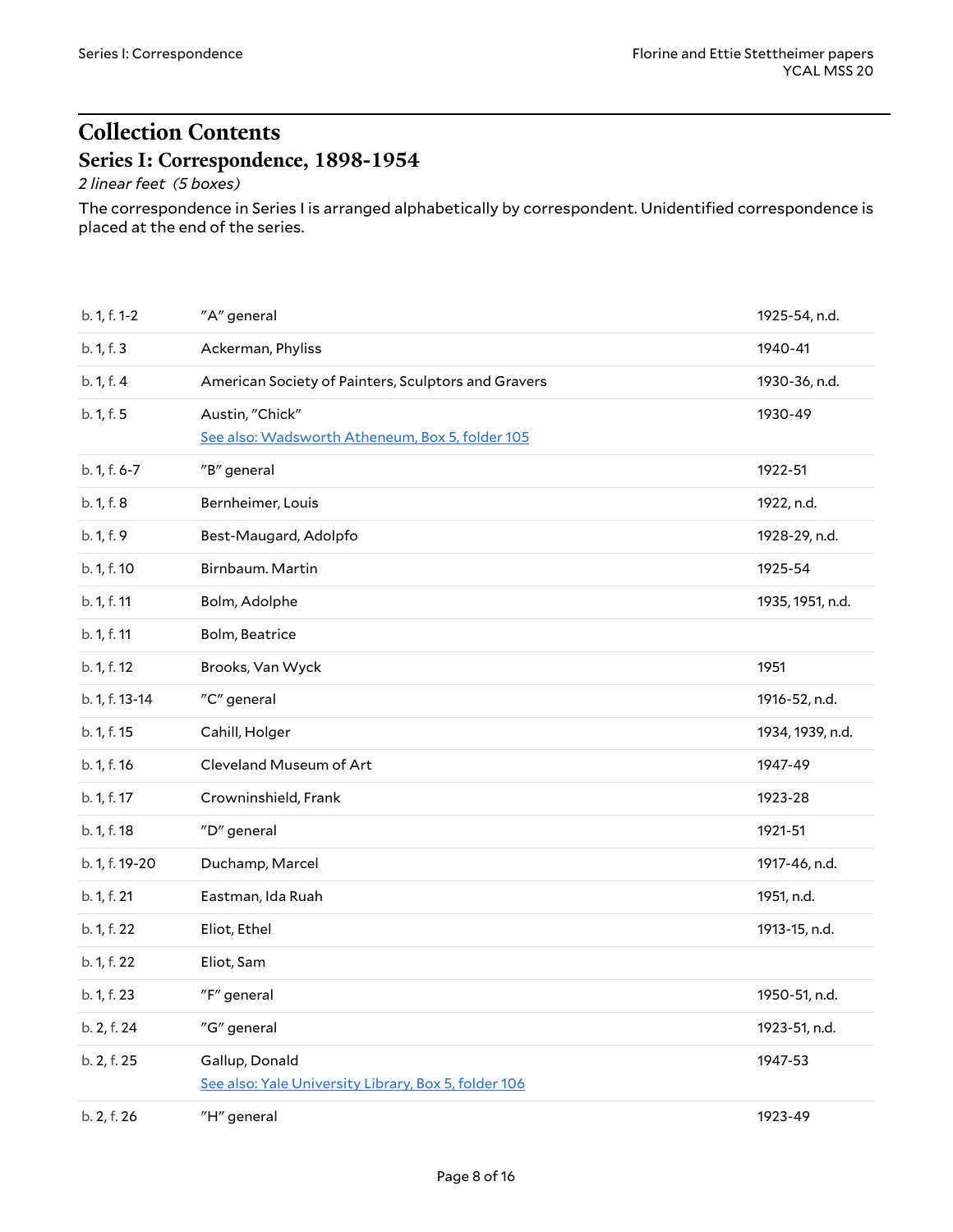| b. 2, f. 27    | Hammett, Dashiell                                            | 1941-51                |
|----------------|--------------------------------------------------------------|------------------------|
| b. 2, f. 28    | Hartley, Marsden                                             | 1931                   |
| b. 2, f. 29    | Hartman, Bertram                                             | 1926-50                |
| b. 2, f. 30    | Hellman, Geoffry                                             | 1934-49                |
| b. 2, f. 31    | Hopwood, Avery                                               | 1923, n.d.             |
| b. 2, f. 32    | James, William                                               | 1909 May 26            |
| b. 2, f. 33    | Johnson, Willard ("Spud")                                    | 1925-50, n.d.          |
| b. 2, f. 34    | "K" general                                                  | 1924-50                |
| b. 2, f. 35    | Kenton, Edna                                                 | 1923-49                |
| b. 2, f. 36    | Knopf, Alfred                                                | 1923-53                |
| b. 2, f. 37    | Kuniyoshi, Yasuo                                             | 1924, n.d.             |
| b. 2, f. 38    | "L" general                                                  | 1934-49, n.d.          |
| b. 2, f. 39    | LaChaise, Gaston; LaChaise, Isabel                           | 1921-1954              |
| b. 2, f. 40    | Littel, Philip                                               | 1923-43, n.d.          |
| b. 2, f. 41    | Locher, Robert<br>See also: Charles Demuth, Box 1, folder 18 | 1918-49, n.d.          |
| b. 2, f. 42-43 | Lovett, Robert Morss                                         | 1923-54                |
| b. 2, f. 44    | Mabry, Tom                                                   | 1934-52                |
| b. 3, f. 45-47 | McBride, Henry                                               | 1944-53                |
| b. 3, f. 48    | McKibbin, David                                              | 1948-54                |
| b. 3, f. 49    | Metropolitan Museum of Art                                   | 1951-53                |
| b. 3, f. 50    | Mencken, H. L.                                               | 1926, n.d.             |
| b. 3, f. 51    | Miller, Dickenson S.                                         | 1913-54                |
| b. 3, f. 52-53 | Moeller, Philip                                              | 1930-52, n.d.          |
| b. 3, f. 54    | Moore, Marianne                                              | 1949-51, n.d.          |
| b. 3, f. 55-57 | Museum of Modern Art                                         | 1934-53                |
| b. 3, f. 58    | Museum of the City of New York                               | 1952                   |
| b. 3, f. 59    | "N-O" general                                                | 1932-54                |
| b. 3, f. 60    | Nadelman, Elie                                               | 1918, [1946?],<br>n.d. |
| b. 3, f. 61-63 | O'Keeffe, Georgia                                            | 1927-54                |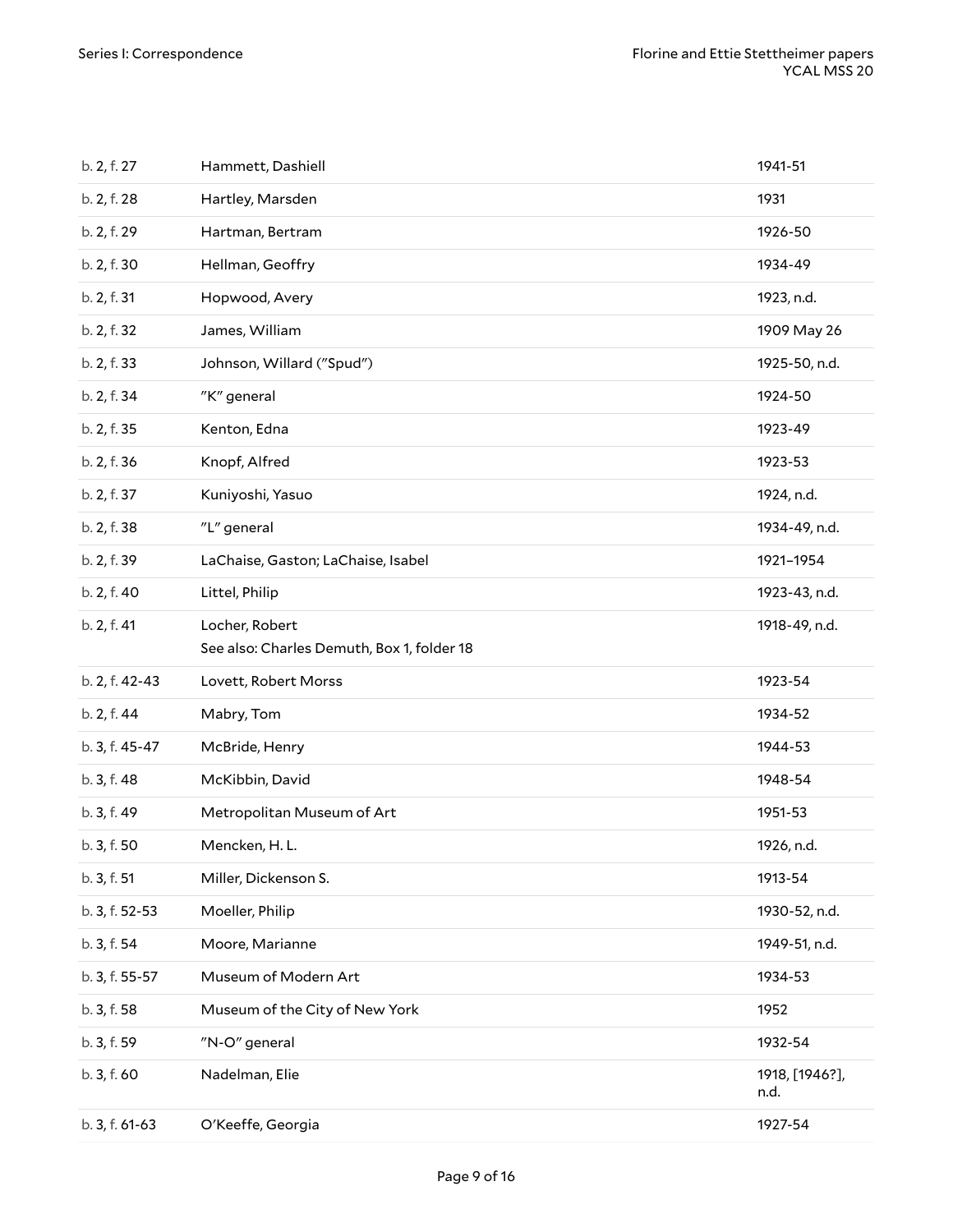<span id="page-9-0"></span>

| b. 4, f. 64     | Overbury, Bertha                                               | 1950-52, n.d.    |
|-----------------|----------------------------------------------------------------|------------------|
| b. 4, f. 65     | "P" general                                                    | 1917-49, n.d.    |
| b. 4, f. 66     | Poirier, Irene                                                 | 1948-51          |
| b. 4, f. 67     | "R" general                                                    | 1932-51, n.d.    |
| b. 4, f. 68     | Rée, Max                                                       | 1936-51, n.d.    |
| b. 4, f. 69     | Reimers, Paul                                                  | 1926, n.d.       |
| b. 4, f. 70     | Robinot [art packer and mover]                                 | 1922-23          |
| b. 4, f. 71     | Roditi, Edouard                                                | 1934, 1938, n.d. |
| b. 4, f. 72     | Rosenberg, James<br>See also: W. G. Constable Box 1, folder 14 | 1946-48          |
| b. 4, f. 73     | Rosenfeld, Paul                                                | 1937-45          |
| b. 4, f. 74     | "S" general                                                    | 1928-50          |
| b. 4, f. 75     | Saul, Milton                                                   | 1951-54          |
| b. 4, f. 76     | Seligman, Herbert J.                                           | 1924-51          |
| b. 4, f. 77     | Simonson, Lee                                                  | 1927-29          |
| b. 4, f. 78     | Smith College Museum of Art                                    | 1949-51          |
| b. 4, f. 79-81  | Sprinchorn, Carl                                               | 1927-53, n.d.    |
| b. 4, f. 82     | Sprinchorn, Joel E.                                            | 1898, n.d.       |
| b. 4, f. 83     | Steichen, Edward                                               | n.d.             |
| b. 4, f. 84-86  | Stein, Leo                                                     | 1916-34, n.d.    |
| b. 4, f. 87     | Sterne, Maurice                                                | 1919, 1949, n.d. |
| b. 5, f. 88-91  | Stettheimer family                                             | 1901-38, n.d.    |
| b. 5, f. 92-93  | Stieglitz, Alfred                                              | 1924-44, n.d.    |
| b. 5, f. 94     | "T" general                                                    | 1930-49          |
| b. 5, f. 95-96  | Tchelitchew, Pavel                                             | 1936-43          |
| b. 5, f. 97-98  | Thomson, Virgil                                                | 1933-50, n.d.    |
| b. 5, f. 99     | "U" general                                                    | 1934-51, n.d.    |
| b. 5, f. 100    | "V" general                                                    | 1934-51          |
| b. 5, f. 101-03 | Van Vechten, Carl                                              | 1917-53          |
| b. 5, f. 104    | "W" general                                                    | 1934-49, n.d.    |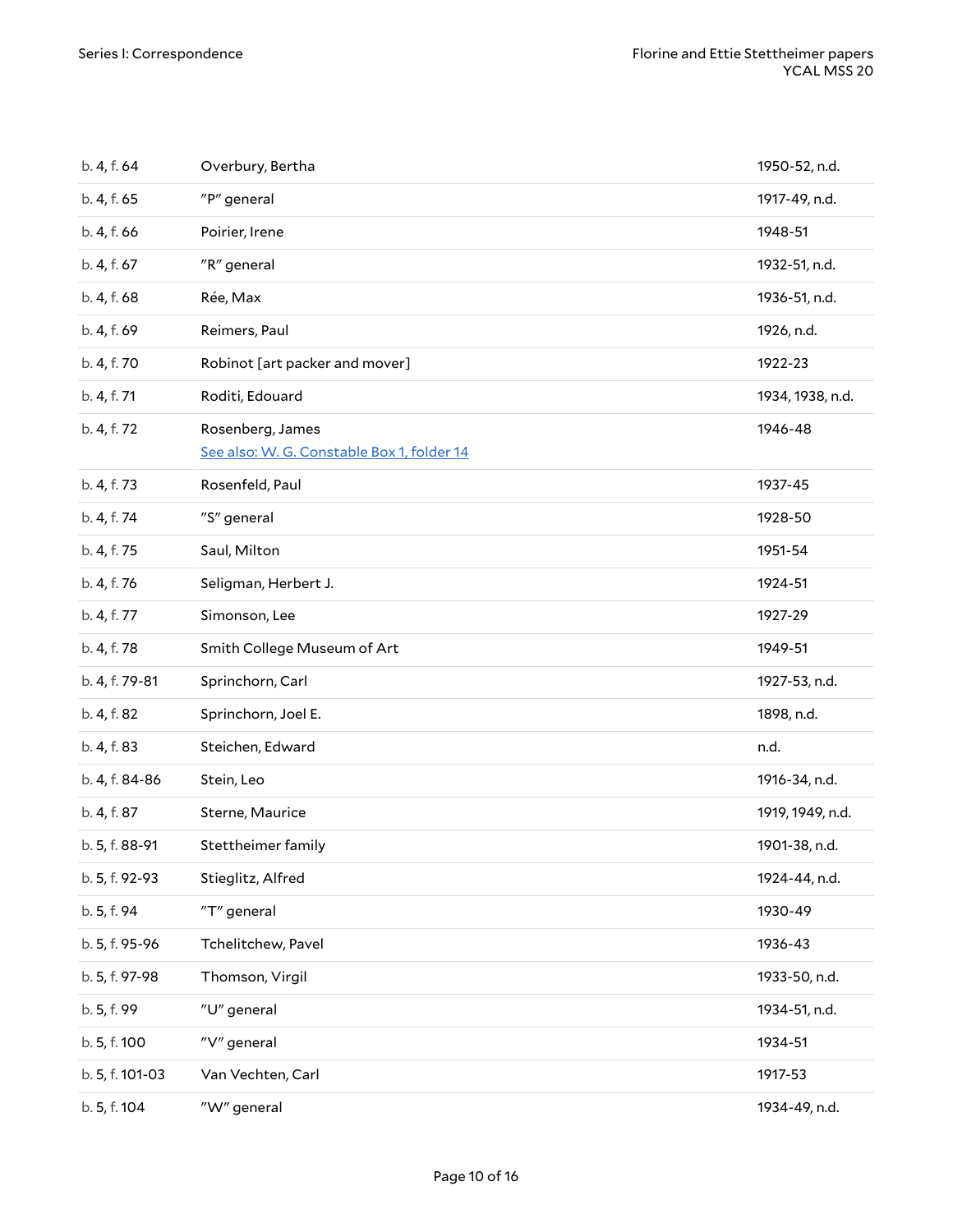<span id="page-10-1"></span><span id="page-10-0"></span>

| b. 5, f. 105 | Wadsworth Athenuem             | 1947-49    |
|--------------|--------------------------------|------------|
| b. 5, f. 106 | <b>Yale University Library</b> | 1947-53    |
| b. 5, f. 107 | "Z" general                    | 1934, n.d. |
| b. 5, f. 108 | Unidentified                   | 1916-34    |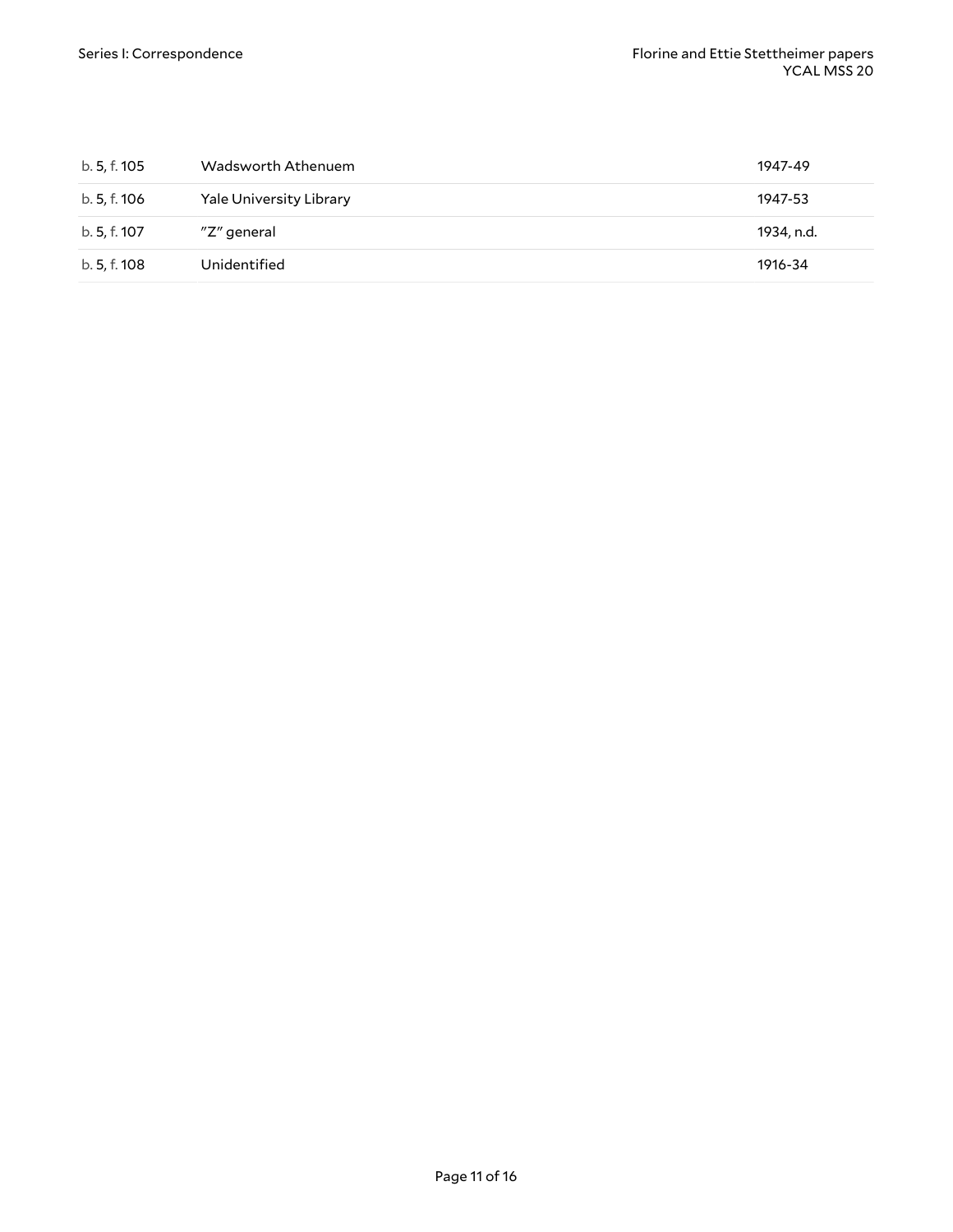### <span id="page-11-0"></span>**Series II: Diaries, 1906-1944**

#### *0.75 linear feet (2 boxes)*

Boxes 6-7 hold Series II, *Diaries*, which is divided into two chronologically arranged sections, *Florine Stettheimer*, and *Ettie Stettheimer*.

#### <span id="page-11-2"></span><span id="page-11-1"></span>FLORINE STETTHEIMER

| b. 6, f. 109-11  | Diary             | 1906-10        |
|------------------|-------------------|----------------|
| b. 6, f. 112-114 | Diary             | 1912-24        |
| b. 6, f. 115-17  | Diary             | 1925-37        |
| b. 6, f. 118-20  | Diary             | 1938-39        |
| b. 7, f. 121-22  | Diary             | 1940           |
| b. 7, f. 123-24  | Diary             | 1941-42 Nov    |
| b. 7, f. 125-26  | Diary             | 1942 Dec, n.d. |
|                  | ETTIE STETTHEIMER |                |
| b. 7, f. 127-29  | Diary             | 1916-18        |
| b. 7, f. 130-32  | Diary             | 1919-24        |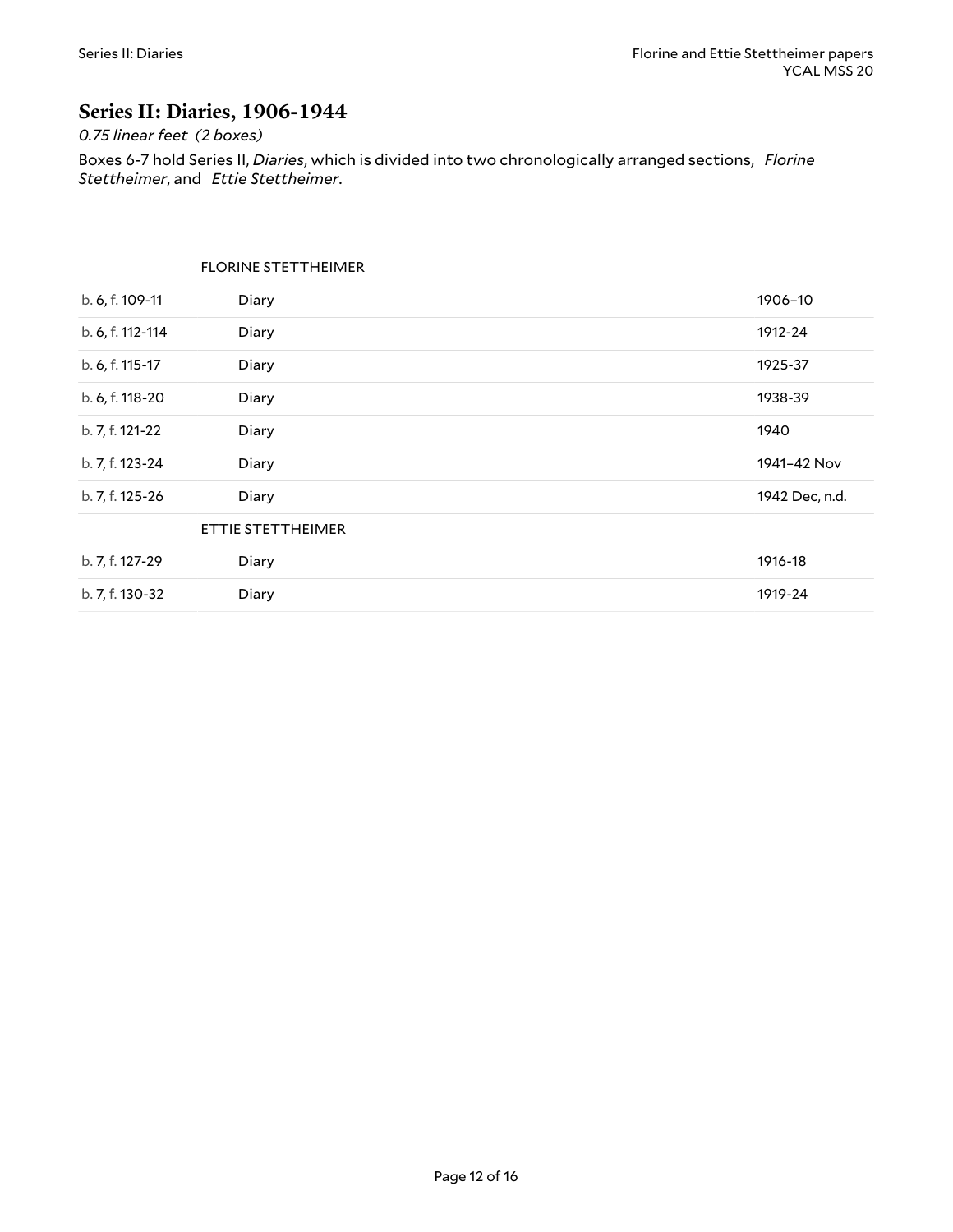### <span id="page-12-0"></span>**Series III: Writings, 1910-1949**

### *0.25 linear feet (1 box)*

Box 8 holds Series III, *Writings*, which is divided into two sections, *Florine Stettheimer* and *Ettie Stettheimer*. Each section is arranged alphabetically by title.

#### <span id="page-12-2"></span><span id="page-12-1"></span>FLORINE STETTHEIMER

| b. 8, f. 133-41 | <b>Crystal Flowers</b>                                                                                                  | 1917-49, n.d.     |
|-----------------|-------------------------------------------------------------------------------------------------------------------------|-------------------|
| b. 8, f. 142    | Orphee of the Four Acts                                                                                                 | n.d.              |
|                 | ETTIE STETTHEIMER                                                                                                       |                   |
| b. 8, f. 143    | Crystal Flowers: foreword, carbon typescript                                                                            | 1949              |
| b. 8, f. 144    | Love Days contract with Alfred A. Knopf, Inc. (Photography-Likeness of<br>heroine, Susanna Moore)                       | 1922 Jul 22, n.d. |
| b. 8, f. 145    | "The Objectivity of History and the Problem of Value:" typescript                                                       | n.d.              |
| b. 8, f. 146    | "The Right to Believe" in The Journal of Philosophy, Psychology and<br>Scientific Methods: copy from negative microfilm | 1910              |
| b. 8, f. 147    | "Whitewashing President Wilson in German Press"                                                                         | 1918              |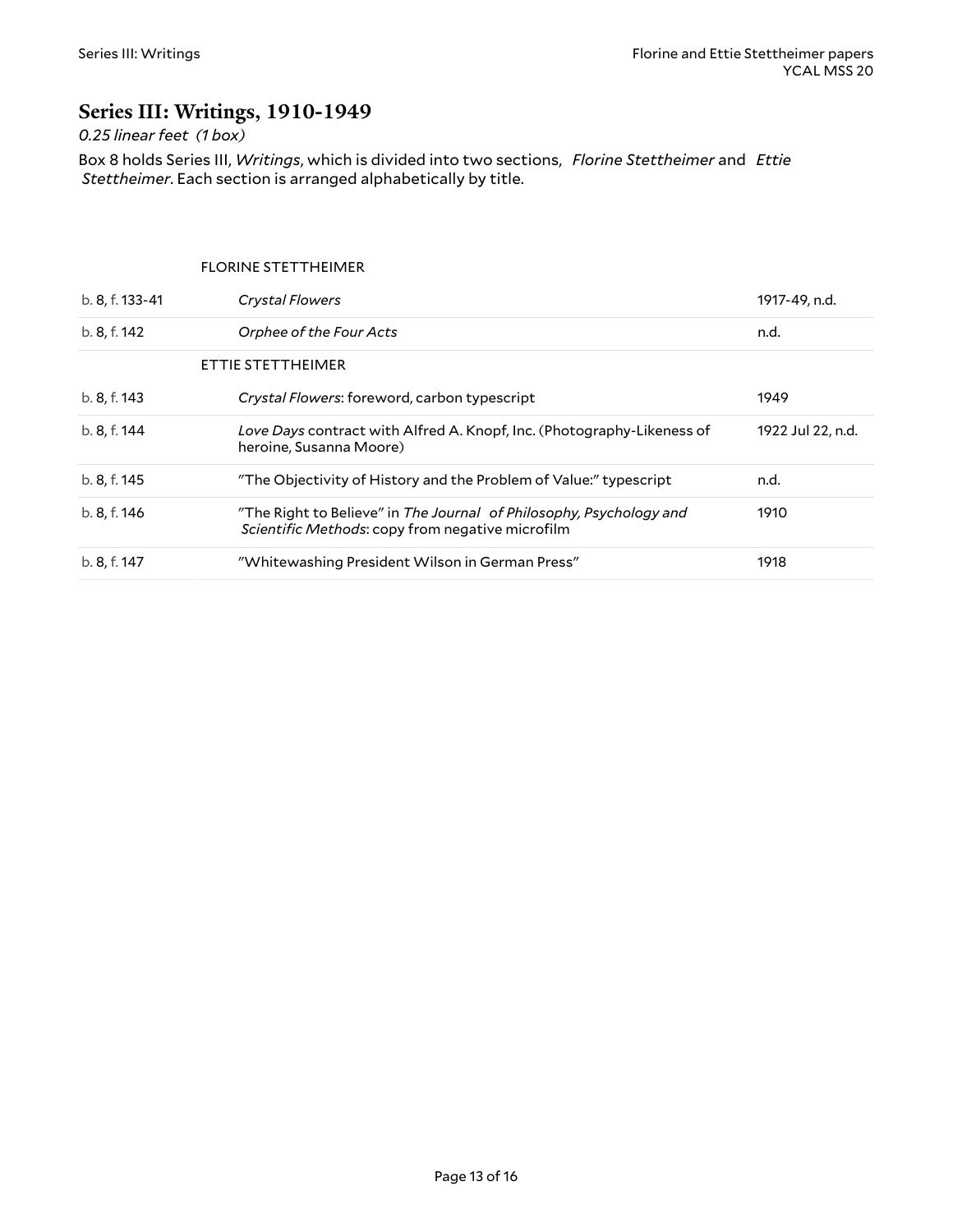### <span id="page-13-0"></span>**Series IV: Other Papers, 1907-1974**

#### *0.75 linear feet (2 boxes)*

Boxes 9-11 hold Series IV. *Other Papers*, which is divided into three sections, *Four Saints in Three Acts*, *Stettheimer Paintings*, and *Miscellaneous Material*. All sections are arranged alphabetically by type of material or by author.

#### <span id="page-13-1"></span>FOUR SAINTS IN THREE ACTS

<span id="page-13-3"></span><span id="page-13-2"></span>

| b. 9, f. 148    | Notes on scenic production Floorplans: Avery Memorial Theater stage                     | n.d.             |
|-----------------|-----------------------------------------------------------------------------------------|------------------|
| b. 9, f. 149    | Photographs of puppet sets<br>See also: Box 11, folders 181-82                          | n.d.             |
| b. 9, f. 150    | Photographs of principal actors by Carl Van Vechten<br>See also: Box 11, folders 181-82 | 1934 Mar 9       |
| b. 9, f. 151    | Printed material                                                                        | 1934-49, n.d.    |
| b. 9, f. 152-56 | Reviews                                                                                 | 1934 Mar-May     |
| b. 9, f. 157    | Score for "Pigeons on the Grass Alas"                                                   | 1935             |
| b. 9, f. 158    | Theater programs                                                                        | 1934, 1952       |
|                 | STETTHEIMER PAINTINGS                                                                   |                  |
| b. 9, f. 159    | Copy of "Cathedrals of Art:" published in View                                          | 1944             |
| b. 9, f. 160    | Copy of "West Point:" cover of Town & Country                                           | 1945 May         |
| b. 9, f. 161    | Exhibition reviews, catalogs, and invitations                                           | 1916-51, n.d.    |
| b. 9, f. 162    | Hartley, Marsden: "The Painting of Florine Stettheimer," Creative Art                   | 1931 Jul         |
| b. 9, f. 163    | McBride, Henry: "Florine Stettheimer: A Reminiscence," View                             | 1945 Oct 3       |
| b. 9, f. 164    | McBride, Henry: "Artist in the Drawing Room," Town & Country                            | 1946 Dec         |
| b. 9, f. 165    | Rosenfeld, Paul: "The World of Florine Stettheimer," The Nation                         | 1932 May 4       |
| b. 9, f. 166    | Rosenfeld, Paul: "Florine Stettheimer," Accent<br>See also: Box 4, folder 73            | 1945             |
| b. 9, f. 167    | Tyler, Parker: "Stettheimer," View                                                      | 1946 Dec         |
| b. 9, f. 168    | Van Vechten, Carl: "Pastiches and Pastaches," The Reviewer                              | 1922 Feb         |
| b. 9, f. 169    | Van Vechten, Carl: "The World of Florine Stettheimer," Harper's Bazaar                  | 1946 Oct         |
| b. 9, f. 170    | Wescott, Glenway: "Stettheimer: A Reply," Art News                                      | 1947 Jan         |
|                 | MISCELLANEOUS MATERIAL                                                                  |                  |
| b. 10, f. 171   | Musical portrait of Florine Stettheimer by Virgil Thomson                               | 1943             |
| b. 10, f. 172   | Dollhouse: information about                                                            | 1947, 1974, n.d. |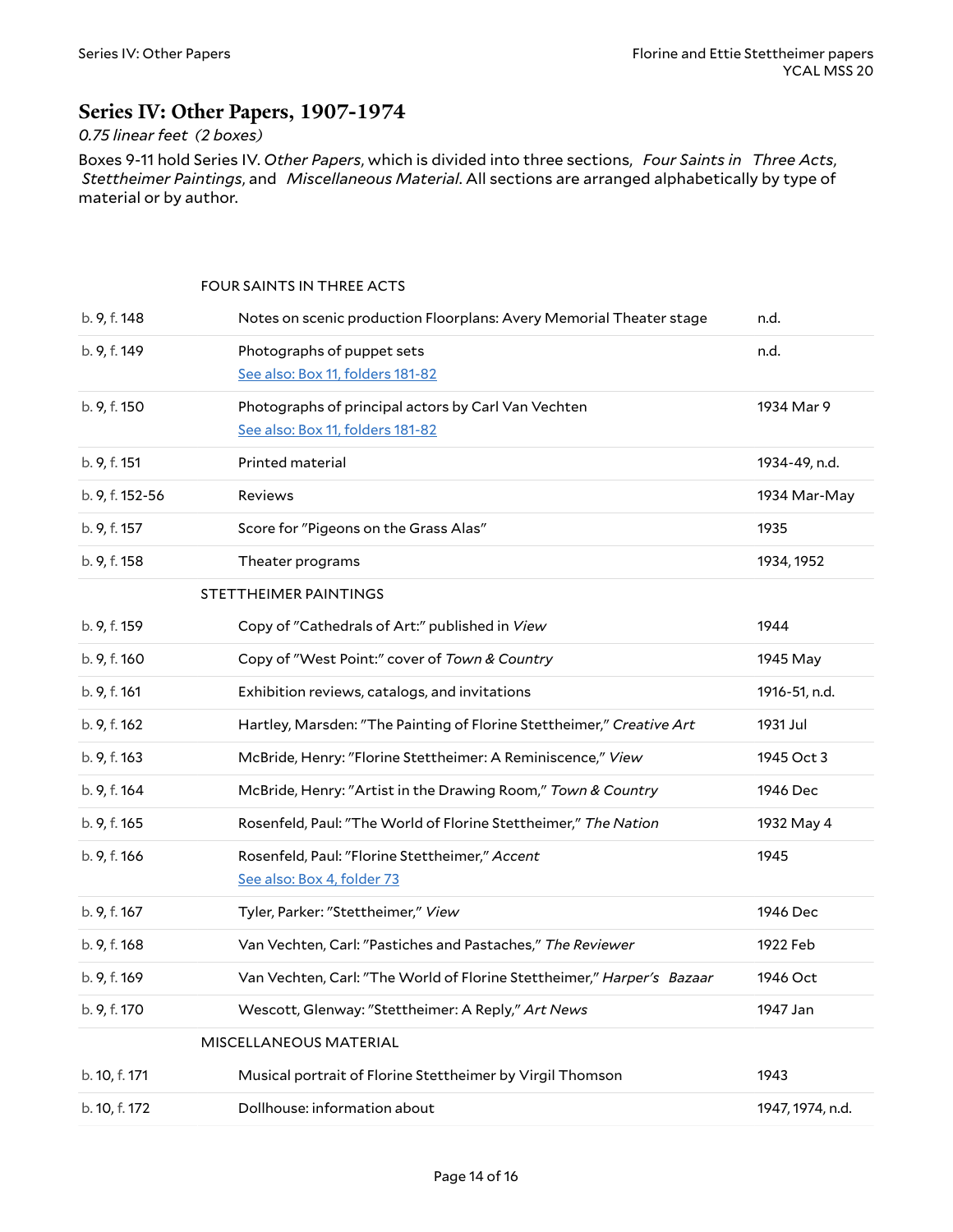#### MISCELLANEOUS MATERIAL (continued)

<span id="page-14-1"></span><span id="page-14-0"></span>

| b. 10, f. 173     | Menus designed by Carrie Stettheimer                                            | 1929-34, n.d.     |
|-------------------|---------------------------------------------------------------------------------|-------------------|
| b. 10, f. 174-176 | Photographs of Alwyn Court and the Stettheimer's friends by Carl Van<br>Vechten | 1932-44. n.d.     |
| b. 10, f. 177-178 | Scrapbooks: "Theater Records of Ettie Stettheimer"                              | 1907-09           |
| b. 10, f. 179     | Photograph of Ettie Stettheimer in academic cap and gown                        | n.d.              |
| b. 10, f. 180     | Photographs, unidentified                                                       | n.d.              |
|                   | <b>OVERSIZE</b>                                                                 |                   |
| b. 11, f. 181-82  | Photographs of stage sets for Four Saints in Three Acts                         | 1934 Mar 10, n.d. |